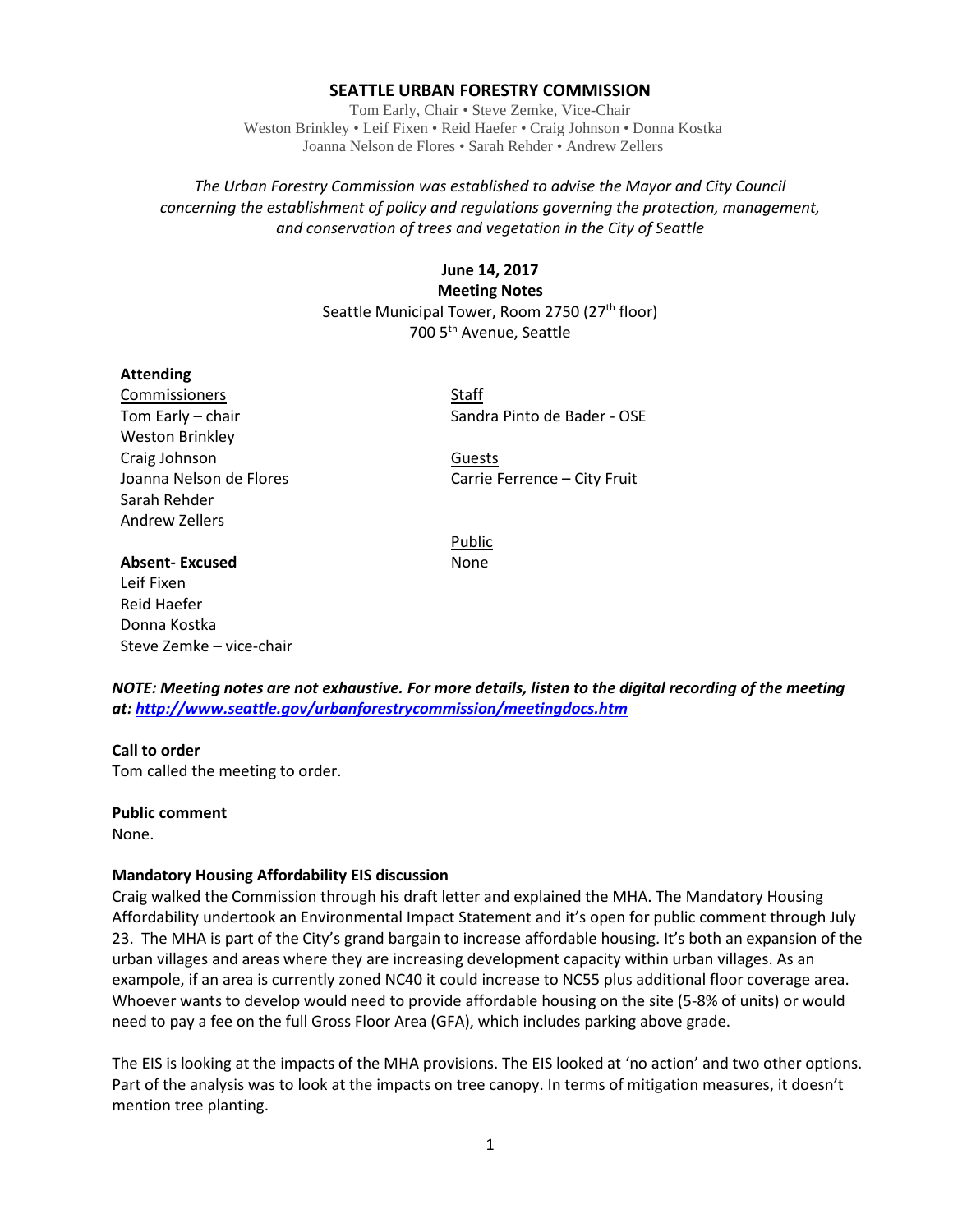The UFC discussed. Craig will work on a new iteration of the letter for discussion at the next meeting.

### **City Fruit new Executive Director introduction**

They had a big impact in 2016. Last year's harvest numbers: 55,000 lbs. of fruit. The majority goes to 40 food banks and community partners. Worked on 6 neighborhoods and 16 public orchards.

In the spring they prune and take care of orchards. Just wrapped up Safe Seattle Apples, which is the program to place netting on fruit trees to protect fruit. City Fruit installed the netting on public lands and sold netting to private property owners. They are doing a lot of education and engagement in the summer, then go into their harvest phase.

This year they are dealing with some weather-related issues, with the long, late rains that have delayed fruit production. They are concerned about moths. Not anticipating a good harvest of cherries. Nets are kept on a couple of months.

This year also they are rearing up for growth: adding two neighborhoods to Queen Anne and Magnolia. They are following the trees to prioritize neighborhoods. Launching two collection opportunities. They have a small crew to harvest. They are launching Harvest Heroes (volunteers to help harvest) and Harvest Hubs (for weekly collections to pick fruit harvested by home owners).

They are launching a campaign to collect numbers from people that harvest their own fruit and use it themselves. This will give them good data of how many fruit trees are in Seattle and how much of the fruit is already being harvested.

Plums, pears, and apples are most the fruit they harvest. They do cherries mostly for entertainment purposes and to launch the season. They sell a small percentage of their harvest. Work with 30 restaurants (The Dahlia bakery buys from them weekly).

UFC comment/question: Do you work with Fare Start?

Response: They don't. Because of their training component, they don't have the flexibility to deal with the variability of City Fruit's harvest.

They donate fruit to Seattle Cider. They took 9 tons of apples from City Fruit last year to produce cider. Seattle Cider takes crab apples and damaged fruit that they wouldn't be able to place otherwise. This is a great tool for raising awareness of the importance and size of the fruit urban forest.

UFC comment/question: Do you work with Pike Place market? Response: They don't. They are hoping to launch their own CSA program, which they currently work on with UW.

They are working to expand programmatic work to engage more diverse populations. Worked with 200 diverse students to teach them about trees. This year they'll work with Parks Department community centers to bring students to orchards once a week in the fall. The will be teaching them to harvest and prune. They will be rolling out Spring, Summer, and Fall camps to offer programs year-around. They will also be adding a work training component for participants to get certified in orchard practices so they can hire from that pool.

UFC comment/question: Are you solely focused in Seattle? Response: Yes